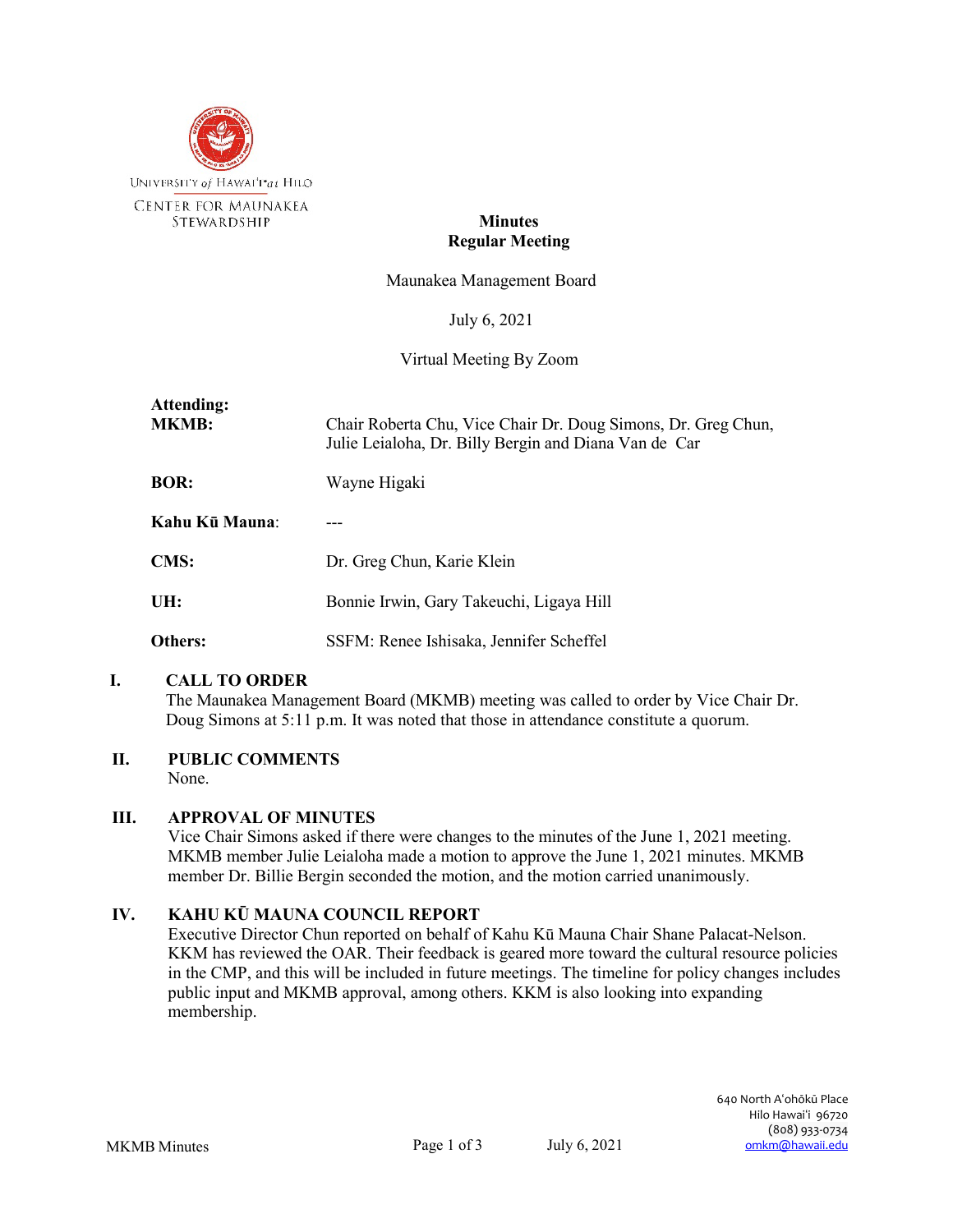# **V. EXECUTIVE DIRECTOR'S REPORT**

# **A. Draft Master Plan (MP)**

Executive Director Greg Chun reported that the public draft of the MP now will not be ready until August 2021. The Maunakea Permitted Interaction Group (MIG3) wants to have final review before the draft goes public. The MIG3 has already recommended changes and will be reviewing the next draft the week of July 19, 2021. Regent Wayne Higaki shared that the goal of MIG3 Chair Regent Nahale-a is to elicit more community input and assist with work that MKMB is doing to move forward an easier path.

## **B. Comprehensive Management Plan (CMP)**

OAR review has been completed and the assessment is being finalized. The next step is to begin identifying changes to the actual CMP itself. KKM will begin those discussions.

# **C. CMS Reorganization – Director Recruitment**

HR has raised questions about the group selected for interviews by the screening committee. There is a question regarding how candidates selected for interviews we determined to have met the MQs. Executive Director Chun will be meeting with the committee chairs and HR to determine the next steps.

**D. Chief Ranger Recruitment** Chief Ranger Scotty Paiva announced his retirement. His last day will be August 31, 2021.

### **E. Incident on Maunakea Summit – Earthquake on July 5, 2021**

Vice Chair Simons reported the earthquake tripped electrical power to Halepōhaku (HP) and the summit. A few MKO's lost power, and the only known negative impact was to UKIRT. HP also had a boiler impacted.

### **VI. AGENDA ITEMS**

# **A. Action Item: Review and Recommend Approval: Hōkū Keʻa Decommissioning (HK)**

- **a. Draft Environmental Assessment (EA)**
- **b. Draft Site Decommissioning Plan (SDP)**

Executive Director shared that both documents were presented to MKMB at a previous meeting, and the consultants are present today to answer any further questions or concerns. Vice Chair Simons questioned the EA, and what is being removed from areas A & B. Renee Ishisaka (SSFM) shared that the project includes removing cables from conduit that will no longer be used. Various electrical equipment will also be removed from the lunch room building. This will have no impact on electrical service to the observatories. Simons also recommended removing "*UKIRT*" from the last sentence in 1.4.2, and state instead "*another telescope to be determined*." Regarding Figure I - Project Schedule, Jennifer Scheffel (SSFM) reported that the CDUA application will be put together after the draft EA is published. County permits will be applied for during the CDUA review. Project funding and contingencies was discussed. Ligaya Hill (UH) shared that 20% contingency is used. Executive Director Chun shared that there is currently no shared MKO costs included in the budget, as compared to CSO Decommissioning budget.

MKMB member Julie Leialoha made a motion to accept the recommended HK EA change made by Vice Chair Simons. MKMB member Diana Van de Car seconded the motion, and the motion carried unanimously. The amended sentence reads *"…Hōkū Keʻa is the first of three telescopes to be decommissioned, which also includes Caltech Submillimeter Observatory (CSO) and another telescope to be determined."*

MKMB Vice Chair Simons made a motion to approve the HK SDP. MKMB member Julie Leialoha seconded the motion, and the motion carried unanimously.